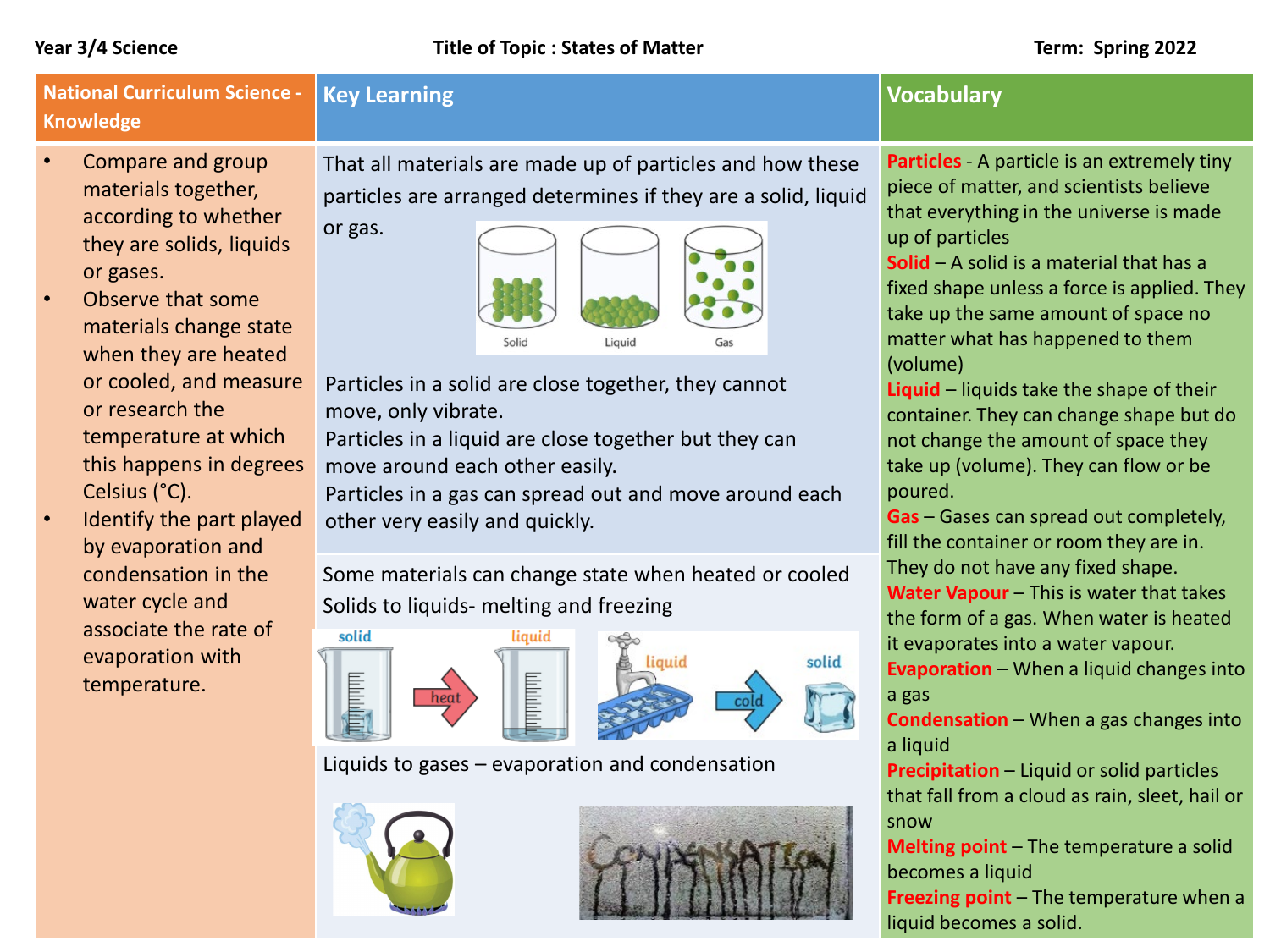### **Year 3/4 Science Title of Topic : States of Matter Term: Spring 2022**

# **National Curriculum Science – working scientifically**

- Asking relevant questions and using different types of scientific enquiries to answer them
- Setting up simple practical enquiries, comparative and fair tests
- Making systematic and careful observations and, where appropriate, taking accurate measurements using standard units, using a range of equipment, including thermometers and data loggers
- Gathering, recording, classifying and presenting data in a variety of ways to help in answering questions
- Recording findings using simple scientific language, drawings, labelled diagrams, keys, bar charts, and tables
- Reporting on findings from enquiries, including oral and written explanations, displays or presentations of results and conclusions
- Using results to draw simple conclusions, make predictions for new values, suggest improvements and raise further questions
- Identifying differences, similarities or changes related to simple scientific ideas and processes
- using straightforward scientific evidence to answer questions or to support their findings.

Condensation and evaporation occur naturally in the water cycle.

**Key Learning continued... Continued Scientific investigations** 

- 1. Water (liquid) from lakes, puddles, rivers, seas and Oceans is evaporated by the sun's heat, turning it from a liquid into a water vapour (gas)
- 2. This water vapour (gas)rises into the atmosphere, then cools down to form water droplets (liquid) in clouds (condensation)
- 3. When the droplets become too heavy, they fall back to earth as rain, sleet, hail or snow (precipitation)

### **Do gases weigh anything?**

- Complete a comparative and fair test
- Record results in a table
- Use findings to answer the question

## **At what temperature does chocolate melt?**

- Set up a fair test
- Make systematic observations
- Record findings and present data in variety of ways (table and graph)
- Use scientific evidence to answer question

## **Does the temperature affect how fast towels dry?**

- Plan the investigation to see the effects of temperature on evaporation of water from towels
- Set up simple investigation
- Record results measuring the weight of the towels in different temperatures over time.
- Present findings
- Use findings to answer the question and draw a conclusion.